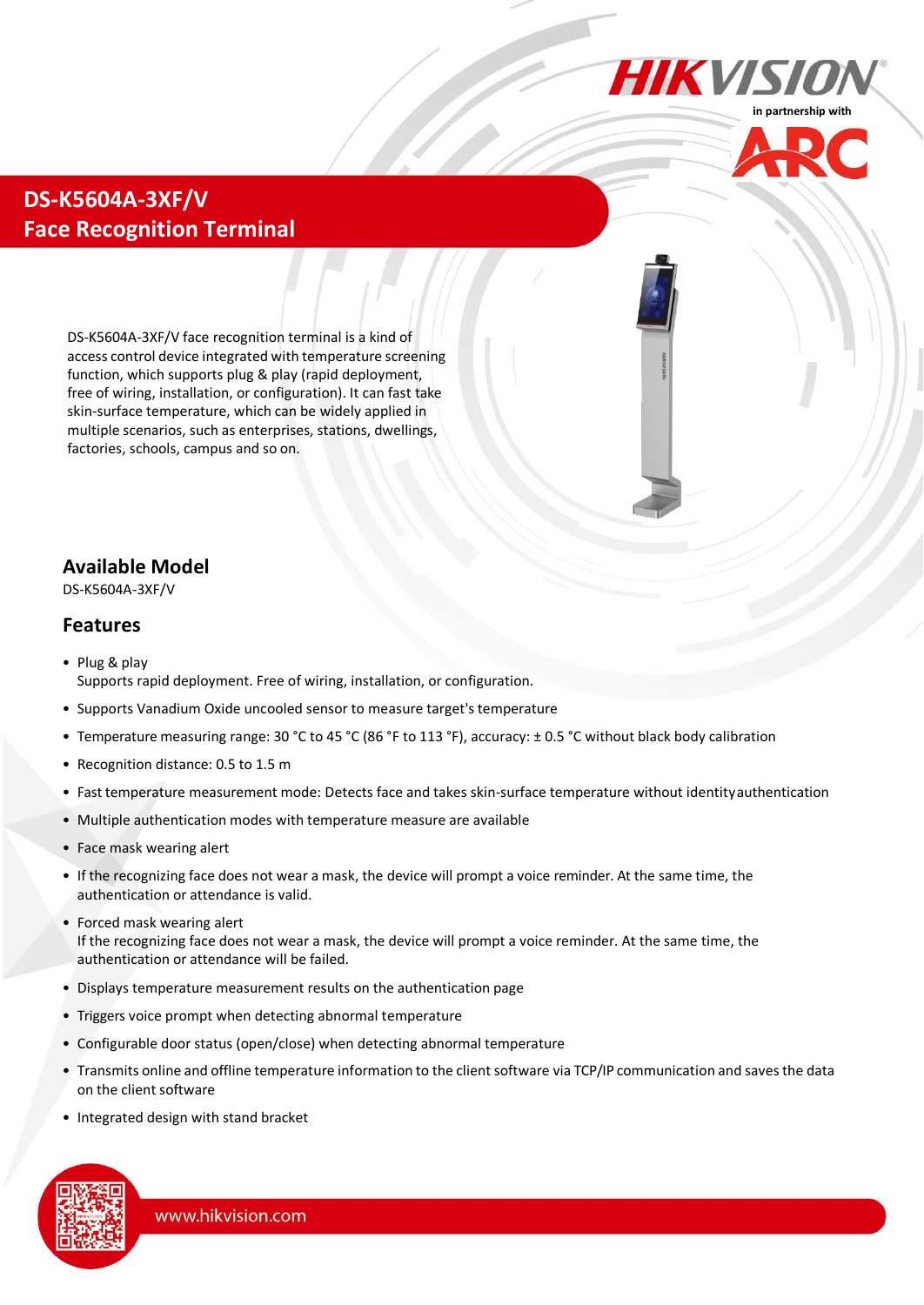

- Communicates with the third-party turnstile via IO output or Wiegand
- Adjustable supplement light brightness
- High performance processor with deep learning algorithm
- 50,000 face capacity, 100,000 event capacity
- Face recognition duration ≤ 0.2 s/User; face recognition accuracy rate ≥ 99%
- Transmits and saves the comparison results and the captured pictures to the client software or others
- NTP, manually time synchronization, and auto synchronization
- Watchdog design for protecting the device and ensuring device running properly
- Audio prompt for authentication result
- *\* Biometric recognition products are not 100% applicable to anti-spoofing environments. If you require a higher security level, use multiple authentication modes In order to get an accurate temperature, after the device is powered on, you should wait for 90 min to warm the device up.*

## **Specifications**

| <b>Model</b>            |                             | DS-K5604A-3XF/V                                                                                                                                                                  |
|-------------------------|-----------------------------|----------------------------------------------------------------------------------------------------------------------------------------------------------------------------------|
| Operation system        |                             | Linux                                                                                                                                                                            |
| Temperature measurement | Sensor                      | Vanadium Oxide uncooled sensor                                                                                                                                                   |
|                         | Resolution                  | $120 \times 160$                                                                                                                                                                 |
|                         | Frame rate                  | 25 fps                                                                                                                                                                           |
|                         | Temperature range           | 30 °C to 45 °C (86 °F to 113 °F)                                                                                                                                                 |
|                         | Temperature accuracy        | ± 0.5 °C, without black body calibration                                                                                                                                         |
|                         | <b>Measuring distance</b>   | 0.5 to 1.5 m                                                                                                                                                                     |
| Screen                  | Screen                      | 10.1-inch touch screen                                                                                                                                                           |
|                         | Resolution                  | $1024 \times 600$                                                                                                                                                                |
| Camera                  |                             | 2 MP dual-lens camera                                                                                                                                                            |
| Face                    | <b>Recognition distance</b> | 0.5 to 1.5 m                                                                                                                                                                     |
|                         | Recognition duration        | $<$ 0.2 s                                                                                                                                                                        |
|                         | Face anti-spoofing          | Support                                                                                                                                                                          |
| Capacity                | Face capacity               | 50,000                                                                                                                                                                           |
|                         | Event capacity              | 100,000                                                                                                                                                                          |
| Communication           |                             | TCP/IP                                                                                                                                                                           |
| Interface               |                             | LAN $\times$ 1, RS-485 $\times$ 1, Wiegand $\times$ 1, USB $\times$ 2, IO output $\times$ 1, IO<br>input $\times$ 2, lock $\times$ 1, door contact $\times$ 1, TAMPER $\times$ 1 |
| Other                   | Audio prompt                | Support                                                                                                                                                                          |
|                         | Two-way audio               | Support                                                                                                                                                                          |
|                         | Power supply                | 12 VDC/2 A                                                                                                                                                                       |
|                         | Working humidity            | 10 to 90% (no condensing)                                                                                                                                                        |